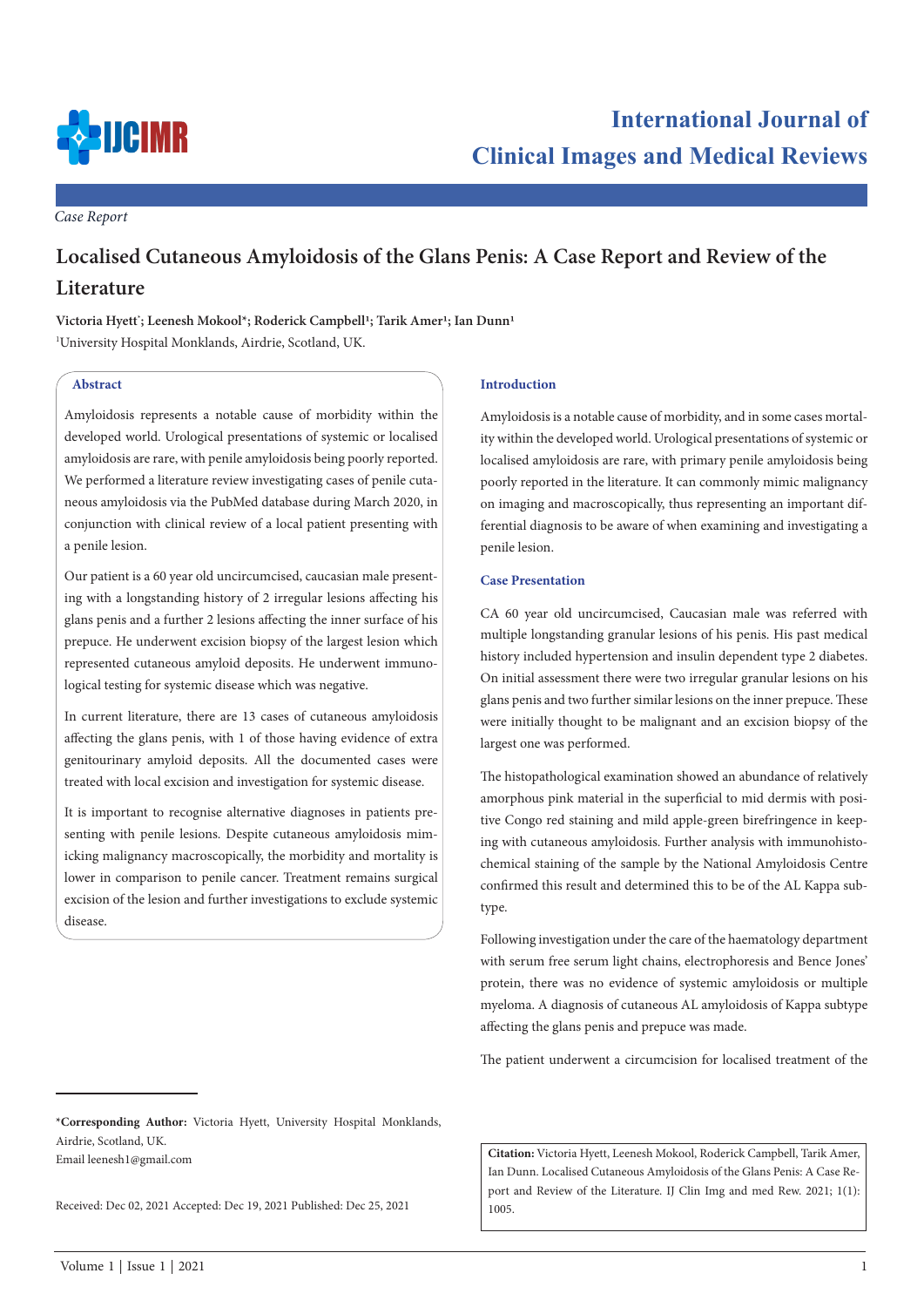remaining preputial lesions. The remaining glandular one was deemed high risk for meatal stenosis due to its proximity to the urethral meatus and therefore not excised. The patient remains well under yearly review from the National Amyloidosis Centre.

#### **Discussion**

The term 'Amyloid' was first coined by Virchow in the 19th century to describe a macroscopic tissue abnormality characterised by a positive iodine staining reaction. Subsequent technological advancements in light microscopy furthered Virchow's description to include distinct birefringence of the amyloid deposits when stained with Congo red dye [1].

The pathophysiology of amyloidosis stems from a failure of proteolysis of misfolded proteins resulting in oligomeric conglomerates referred to as amyloid fibrils. As amyloidosis is caused by misfolded proteins, there are multiple classifications of the disease specifically related to the original protein involved. All of the involved proteins may form extracellular deposits and lead to subsequent organ dysf unction [2]. The most common subtypes of amyloidosis include amyloid light chain (AL), the origin of which is an immunoglobulin arising from plasma cells, and amyloid associated (AA), arising from a non-immunoglobulin synthesised by the liver. Further classification can be made by the clinical presentation of the proteinaceous deposit; whether it be systemic or localised, and the clinical syndrome it produces.

The amyloid Light Chain (AL) subtype is characterized by clonal plasma cell dyscrasia, similarly to multiple myeloma [3]. This results in a failure to produce the classical alpha-helix configuration of either kappa or lambda light chains, instead producing a beta-pleated sheet which is inherently insoluble. Classically there is involvement of the kidneys, heart or nervous system however involvement of many organ systems have been documented.

Cutaneous amyloid deposits can be seen in both systemic and localised disease. Commonly up to 40% of systemic AL amyloidosis sufferers complain of epidermal disease, which reflects amyloid deposition within the capillaries of the skin involved. Cutaneous disease typically presents as petechiae or purpuric lesions, yellow macular or nodular lesions. There are also macular and lichen subtypes which can be associated with systemic connective tissue diseases.

Statistically, within the UK the age-adjusted prevalence of amyloidosis is between 5.1 and 12.8 per 1 million per year\*. Approximately 10-20% of cases remain localised, with the remainder of cases being classified as systemic disease. Although the localised form is rarer, it carries a better prognosis [5]. Rarer still is localised penile amyloidosis, with only 14 documented cases, including ours, on literature review.

Merika et al. comments on the low prevalence of systemic disease in those presenting with cutaneous penile amyloid lesions as the primary presenting complaint. Their study also highlights the increased rate of primary nodular amyloidosis amongst those with penile cutaneous lesions [4]. Of the confirmed cases of cutaneous amyloidosis of the glans penis, only one reported a second site affected, namely the trachea.

This was subsequently found to be a lone deposit, with no further evidence of widespread disease identified; however, this does not exclude the possibility of this representing systemic amyloidosis [16].

Of the cases identified, most were diagnosed on a serological and histological basis, more in depth modalities such as serum amyloid protein component (SAP) scintigraphy and genetic testing were not performed routinely. SAP scintigraphy is highly sensitive for AL and AA amyloidosis (90% for both subtypes), with a specificity of 93%. The use of SAP scintigraphy may give a more definitive answer regarding the presence of systemic disease however the modiality itself is often not available in local centres [17, 18].

Treatment of the lesions remains case dependent and requires a multi-disciplinary approach [19]. The underlying amyloid subtype also greatly influences management. In systemic AL amyloidosis, treatment aims to suppress plasma cell production of amyloid which predominantly involves using dexamethasone and mephalan, an oral chemotherapeutic agent, alongside supportive care for the underlying organs involved. Similarly, AA amyloidosis requires management of the underlying disease process often involving immunomodulation [19]. Localised cutaneous amyloidosis is typically managed by surgical excision, or laser ablation, systemic chemotherapeutic agents are usually not employed due to their side effect profile [16]. The majority of cases reported were treated with local excision as in our case.



Figure 1: Histopathology showing amyloid in the dermis of glans skin, accentuated round vessels. Magnification X40 H&E.



**Figure 2:** Histopathology with higher power view of amorphous eosinophilic amyloid. Magnification X200 H&E.



**Figure 3:** Histopathology showing congo red staining of dermal amyloid x200 H&E.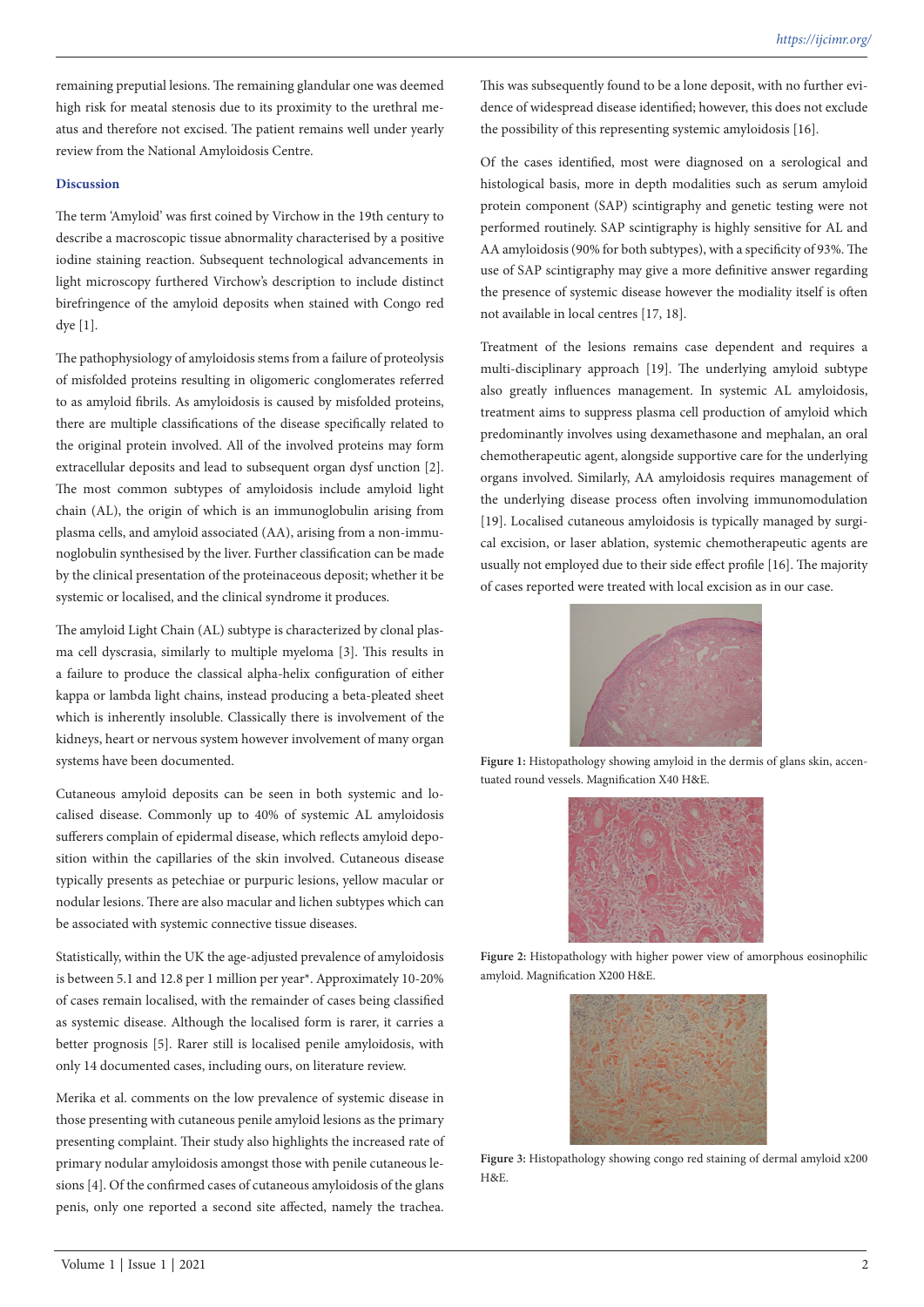

**Figure 4:** Histopathology showing apple green birefringence of amyloid x200 Congo red.

#### **Table 1**

| <b>Case Report</b>                              | Macroscopic appear-<br>ance of lesion                            | Histology/Immunocyto-<br>chemistry                                                                                                                                                            |
|-------------------------------------------------|------------------------------------------------------------------|-----------------------------------------------------------------------------------------------------------------------------------------------------------------------------------------------|
| Bodner et al <sup>9</sup>                       | Glans penis lesion<br>occluding urethral<br>meatus               | Deposits of dense eosino-<br>philic amyloid filling lamina<br>propria and adjacent dermis                                                                                                     |
| Degos et al <sup>6</sup>                        | Painless nodular lesion                                          | N/A                                                                                                                                                                                           |
| Dominguez-<br>Dominguez et<br>$a$ <sup>14</sup> | Yellow nodule on glans                                           | Dermal deposits of amor-<br>phous eosinophilic mate-<br>rial. AL and AA. Kappa and<br>Lambda +ve                                                                                              |
| Floyd et al <sup>5</sup>                        | Two erythematous<br>raised lesions on glans<br>penis             | Lambda Subtype                                                                                                                                                                                |
| Friedmann et al <sup>7</sup>                    | Single painless<br>parameatal lesion, yel-<br>low, rubbery       | Diffuse dermal amyloid,<br>dilated capillaries; scattered<br>lymphocytes                                                                                                                      |
| Hyett et al (this<br>report)                    | Multiple irregular le-<br>sions on glans penis<br>and prepuce    | Amorphous pink material in<br>the superficial to mid dermis<br>with positive Congo red stain-<br>ing and mild apple-green<br>birefringence. AL Kappa<br>subtype on immunohisto-<br>chemistry. |
| Kawsar et al <sup>13</sup>                      | Multiple confluent<br>weeping lesions on<br>glans penis          | Amorphous material, cuff-<br>ing of blood vessels beneath<br>epithelium                                                                                                                       |
| Lim et al <sup>10</sup>                         | Tender penile shaft<br>mass and subsequent<br>urethral stricture | Deposits of amorphous, ho-<br>mogenous material with +ve<br>congo red staining,                                                                                                               |
| Merika et al <sup>4</sup>                       | Waxy plaque on glans<br>penis with haemor-<br>rhagic blister     | Uniformly globular eosino-<br>philic appearance of the der-<br>mis. AL. Cytokeratin 5                                                                                                         |
| Merika et al <sup>4</sup>                       | Multiple erythematous<br>papules and nodules                     | Epidermal hyperplasia and<br>deposits of eosinophilic ma-<br>terial. AA. Cytokeratin 5+<br>and 14-                                                                                            |
| Ritter et al <sup>12</sup>                      | Multiple painless<br>slowly growing glans<br>penis lesions       | Numerous dermal deposits of<br>amorphous fissured eosino-<br>philic material, Amyloid P+                                                                                                      |
| Srinivasan et al <sup>11</sup>                  | Single painless lesion                                           | Diffuse Subcutaneous Amy-<br>loid. AA                                                                                                                                                         |
| Udompaetaikul<br>et al <sup>15</sup>            |                                                                  | Nodular amyloid                                                                                                                                                                               |
| Wietzner et al <sup>8</sup>                     | Single painless<br>parameatal nodular<br>lesion                  | Homogeneous poorly cellular<br>eosinophilic tissue                                                                                                                                            |

### **Conclusion**

These cases highlight the importance of consideration of alternative diagnoses in patients presenting with cutaneous penile lesions. Fortunately, despite penile cutaneous amyloidosis mimicking malignancy, the morbidity and mortality is low due to the low incidence of systemic amyloidosis in patients who present with a penile lesion. Treatment remains local excision of the lesion, histological and immunochemical

confirmation of the amyloid subtype and further investigations to exclude systemic disease. Consideration could be made for the introduction of SAP scintigraphy in these cases, however the benefit of this remains unclear with such a small demographic to review.

#### **References**

1. Sipe J, Cohen A. Review: History of the Amyloid Fibril. Journal of Structural Biology [Internet]. 2000 [cited 2020];130(2-3):88-98. Available from: https://www.ncbi.nlm.nih.gov/pubmed/10940217

2. Chitale S, Morsey M, Peat D, Webb R. Amyloidosis of Lower Genitourinary Tract: A Review. EAU-EBU Update Series [Internet]. 2007 [cited 2020 Apr 8];5(2):70-76. Available from: https://www.sciencedirect.com/science/article/abs/pii/S1871259206000840

3. Amyloidosis - Symptoms, diagnosis and treatment | BMJ Best Practice [Internet]. Bestpractice.bmj.com. 2020 [cited 2020 Mar 8]; Available from: https://bestpractice.bmj.com/topics/en-gb/444/epidemiology

4. Merika E, Darling M, Craig P, Paul M, Francis N, Lachmann H et al. Primary cutaneous amyloidosis of the glans penis. Two case reports and a review of the literature. British Journal of Dermatology [Internet]. 2014 [cited 2020 Mar 9];170(3):730-734. Available from: https:// onlinelibrary.wiley.com/doi/epdf/10.1111/bjd.12682

5. Floyd M, Glendinning J, Hiew K, Avram A, Seneviratne R, Parr N. Localised amyloidosis of the glans penis presenting as a painless lump with progression after 10 years. International Urology and Nephrology [Internet]. 2014 [cited 2020 Mar 10];46(9):1737- 1739. Available from: https://link.springer.com/content/ pdf/10.1007%2Fs11255-014-0756-4.pdf

6. Degos R, Cottenet F, Civatte J. Isolated amyloidosis of the glans penis. Bulletin de la Société Française de Dermatologie et de Syphiligraphie [Internet]. 1961 [cited 2020 Apr 12];68:159-60. Available from: https://pubmed.ncbi.nlm.nih.gov/13884874/

7. Friedmann E, Duperrat m. Amyloidose isolee du gland. Bulletin de la Société Française de Dermatologie et de Syphiligraphie [Internet]. 1967 [cited 2020 Apr 11];74:313-4. Available from: https://pubmed. ncbi.nlm.nih.gov/6064300/

8. Weitzner S. Primary Localized Amyloidosis of Glans Penis. Archives of Dermatology [Internet]. 1970 [cited 2020 Apr 7];102(4):463. Available from: https://www.ncbi.nlm.nih.gov/pubmed/5470959

9. Mani S, Flynn S, Duffy T, Morgan W. Isolated Amyloidosis of the Penile Urethra and Corpus Spongiosum: A Case Report. Journal of Urology [Internet]. 1993 [cited 2020 Mar 8];150(6):1915-1916. Available from: https://www.sciencedirect.com/science/article/abs/pii/ S0022534717359347

10. Lim J, Kim H. Localized amyloidosis presenting with a penile mass: a case report. Cases Journal [Internet]. 2009 [cited 2020 Mar 8];2(1). Available from: https://www.ncbi.nlm.nih.gov/pmc/articles/ PMC2783116/